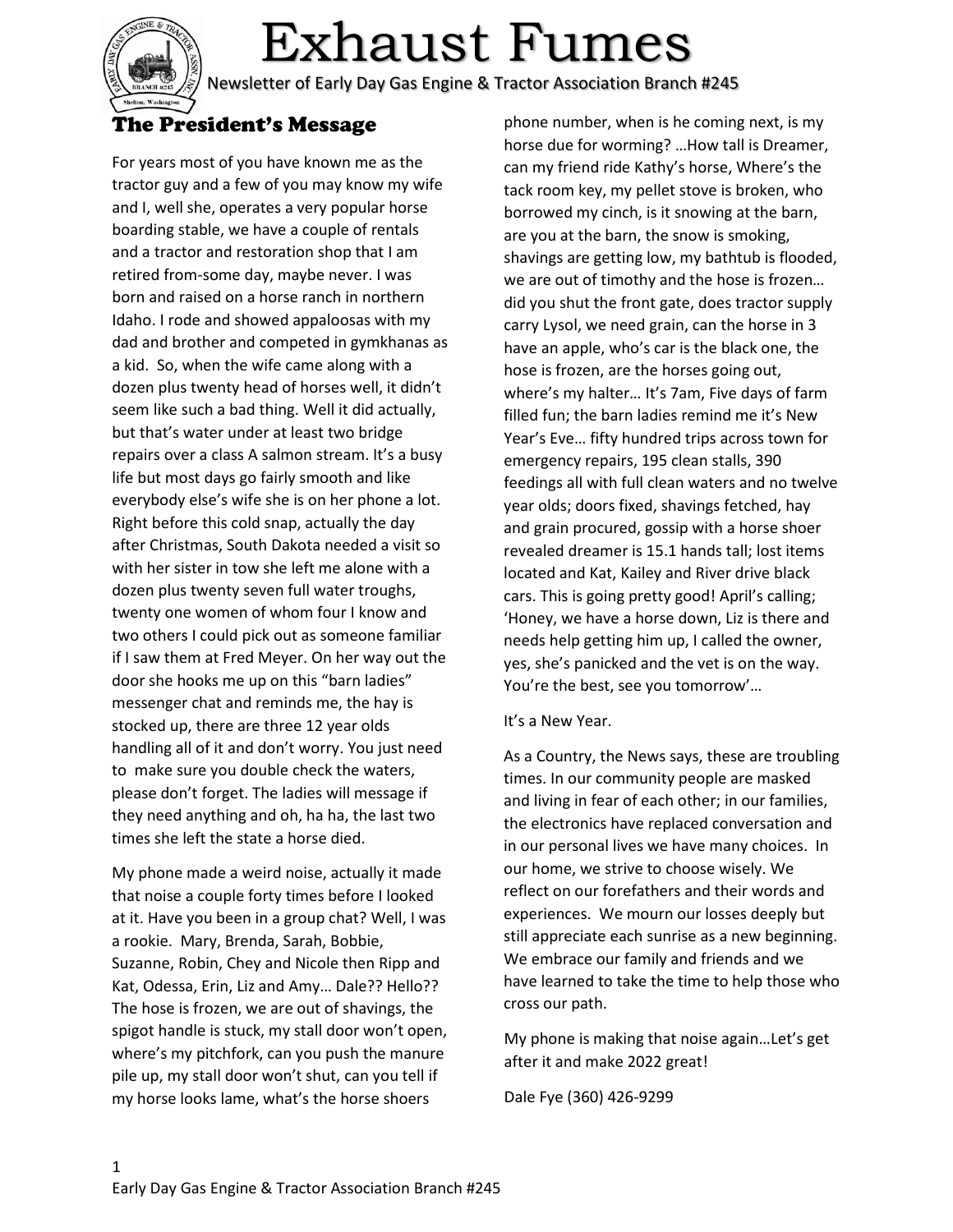## What's Happening

January 26<sup>th</sup> Service with Military Honors for John Corbin @ Tahoma National Cemetery

Thursday January 27<sup>th</sup> Celebration of Life for John Corbin noon-3pm at the Tacoma Sportsman's Club 16409 Canyon Rd East Puyallup, WA 98375

\*\*January 29th Winter Gas Up and Meeting at Old Iron Park, Shelton Wa. CANCELLED\*\*

February  $19^{th}$  –  $20^{th}$  Earlybird Swap Meet Puyallup, Wa.

March 13<sup>th</sup> Model T Swap Meet Puyallup, Wa. 9-4 only, Puyallup, Wa.

March 19-20<sup>th</sup> Almost Spring Swap Meet Puyallup, Wa.

March 26<sup>th</sup> Club Meeting & Potluck 10am @ Mike Linnell's 191 SE Mill Creek Ridge Rd E Shelton, Wa.

April 2-3 Pomeroy Ag Museum Horse & Mule Farming (509) 843-3506 David for info

April 15-16 Pacific Overland Expo & Auction McMinnville Or. Yamhill Co Fairgrounds (503) 434-7524

April 23rd Work Party Swap meet prep

April (29 & ?) 30<sup>th</sup> Spring Swap Meet

May 21-22nd Monroe Swap Meet/Evergreen State Fairgrounds

May 28<sup>th</sup> Club Meeting

June 4 -5 EDGETA SW Regional Show at the Douglas County Fairgrounds 920 Pinenut Rd Gardnerville NV. (618) 520-3326

# *Branch #245 Officers*

**President:** Dale Fye (360) 426-9299 **Vice President:** George Rhodes (253) 405-8077 **Secretary:** Ben Lyon (360) 621-9219 **Treasurer:** Shirley Miller (360) 580-2273 **Safety Director:** Ed Murphy (360) 239-2271 **Donations Coordinator**  Frank Stricklin (360) 842-7231 **Board of Directors**  Jim Beeler Ken Christensen Mike Linnell Brian Edwards Randy King

#### **Send payment to our Membership Director**

Shirley Miller 1054 North River Rd. Cosmopolis WA 98537

CLUB DUES \$15 NEWSLETTER ONLY NATIONAL DUES \$17 MEMBER PERKS. **BOTH \$32**

**Include your name, address, email, phone number so we can update our roster.**

Newsletter Classified Ads or Article submissions email : [mytractorclub@aol.com](mailto:mytractorclub@aol.com)

April Campbell (360) 490-8441

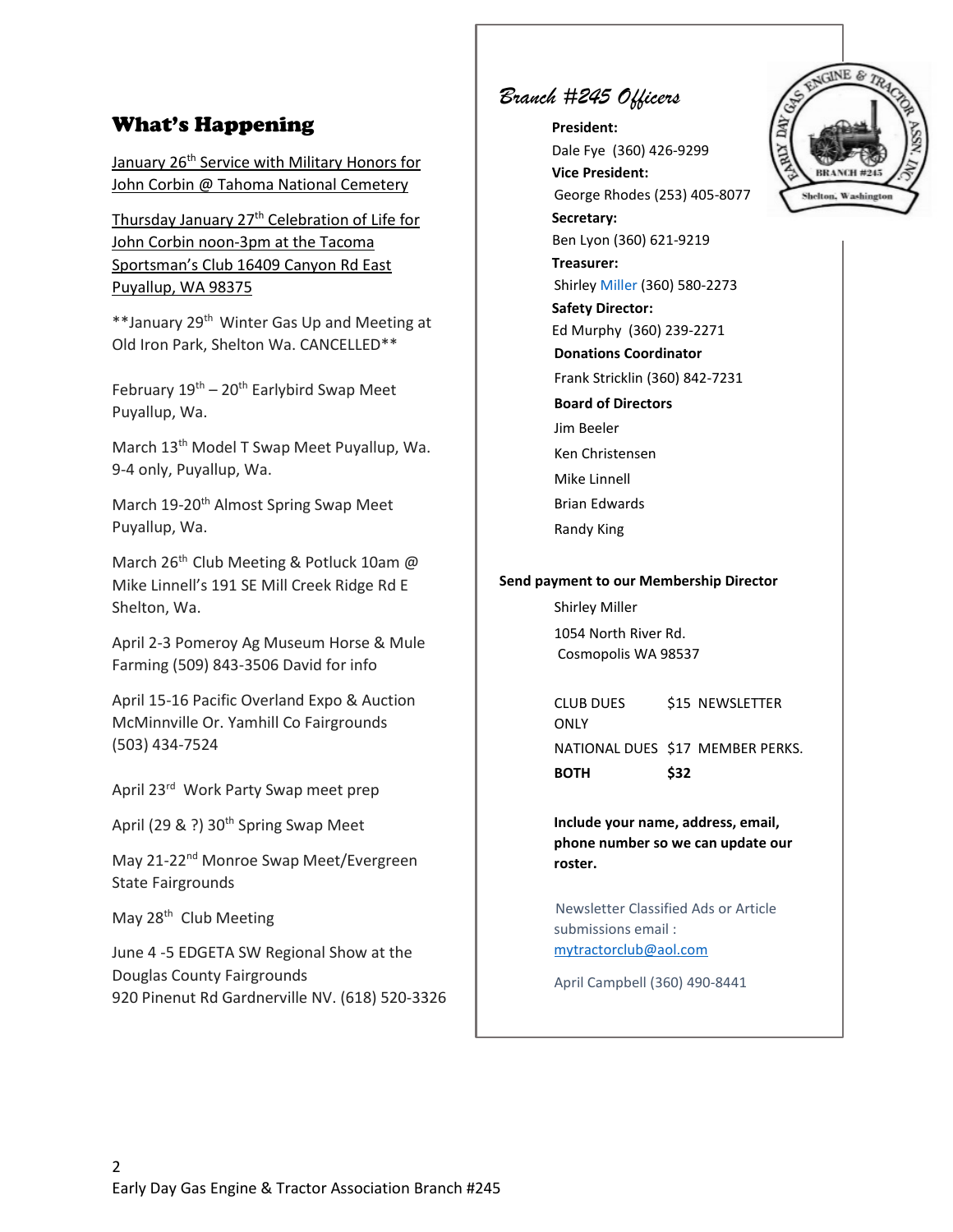#### IN MEMORY OF JOHN CORBIN

John Rodden Corbin born November 30, 1930 in Tacoma, Washington lived a long full life. He fought for our Country in the Korean War and came home to marry the lovely lady we knew as Alice. Together they raised two daughters Chadyne (Jerry) Helms and Marie (Glenn) Takeuchi.

John was a mountain of a man who always had a smile, weld pocks and tape on his glasses. He was a hard worker and force behind the early years of our tractor club. He held the offices of secretary and President during our Branch 20 years and he truly enjoyed it. He was also a long standing active member of the local Two-Cylinder club. The Oakwood Arena was one of our early show sites and it wasn't a great distance from his place in Spanaway so John hauled in equipment, rallied members to show, swap and to tractor pull, it was there many of us first met him. When the club moved locations he was there to help. When John saw a need he filled it, helping with parking, pull events and even taking his own time custom milling and building bench seating for the spectators. The club was a lot of work, but it was worth it according to John. His flatbed truck with the Midgie crawler and his camp trailer were usually the first at every event and a staple at many other club's events for years. 'Time catches up with us all' he said, ' hell, kids' kids have kids!' Alice passed in 2019 and her caregiver Andi became his, but time had difficulty slowing him down as wood needed to be cut and things still needed to be done. As the mobility left his legs and when he couldn't sneak away without getting caught, longtime friends and neighbors Jim and Francette Beeler escorted John to the meetings where he continued to enjoy the coffee and offered his thoughts on all topics. John had a great memory for club history, countless stories about working in the woods, running his sawmill, hunting, crazy tales of repairing equipment in his shop, surveying land, his uncle's meat shop and what may have happened in his life if he hadn't gone to war. He was friends with many of us, helped us in countless ways, and he shared his wisdom. John left us December 18, 2021. Leaving behind his daughters, their children Shawn (Melissa) Oglesbee, Justine Takeuchi, Emily (Brent) Blackwell; great grandchildren Rebecca Bishopp, Cole and Izek Oglesbee, Savie Blackwell, his brother Charles Corbin and caregiver Andrea Pridreaux.



We will miss him

## Classifieds

1-1/2 HP John Deere Model E, sleeved, cart. \$1,100 3 HP Fairbanks Morse Model Z, \$750 6 HP Fairbanks Morse Model Z. \$575 2 HP Economy CA, cart, new fuel tank. \$1,500 1960's Garrett Brush Fan B-2, 3HP Briggs. \$350 Sears & Roebuck Well Pump, belted to the 3 HP Fairbanks, model 259311, \$275. Wisconsin powered Hardie Piston Pump. \$425 Twin Hog Oiler. \$125 All are complete and run. Younger the buyer, lower the price. Mike Craig (253) 606-4549 Edgewood, WA

Drag Saw for Sale, family heirloom needs a new loving home. Tom Tripp, Glasgow, MT 406-230-1585

## Minutes, Meetings & Reports

Please follow the regulations for Covid-19 while attending our events and be kind to those who may feel differently about the issue than you do. We are all here to have a good time and enjoy this hobby.